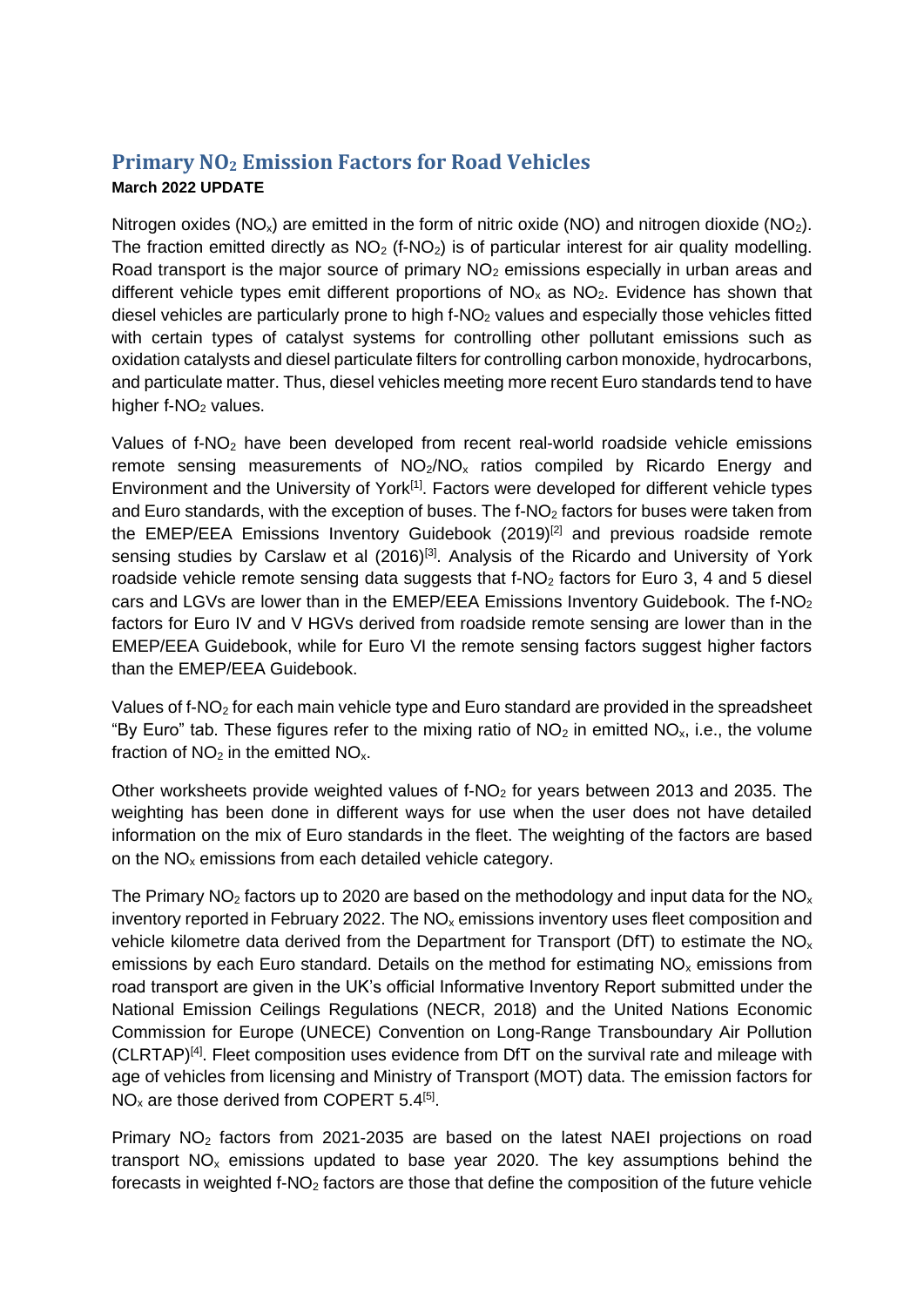fleet, future traffic activity and the corresponding  $NO<sub>x</sub>$  and f-NO<sub>2</sub> factors for current and future vehicles.

The composition of the future vehicle fleet is based on future sales data provided by DfT in January 2022 for new cars, and in February 2018 for new vans, and on updated assumptions made by the NAEI on future sales, annual mileage and survival rates of HGVs and buses derived from analysis of past trends. Outside of London, a fleet turnover model is used to calculate the future fleet composition using vehicle survival rates derived from trends in historic licensing data. Traffic growth assumptions for each main vehicle type come from DfT (provided in January 2022) for Great Britain (GB) projected to 2040 and re-set to the 2019 base year as 2020 year was affected by COVID-19 restrictions. Fleet composition for London was provided by Transport for London in January 2020 and vehicle activity forecasts for London in January 2019. To account for COVID-19 impacts on road traffic in London for the 2020 year, DfT's estimated road traffic by vehicle type, road class and country in GB for 2020 and 2019 were used.

The projections account for the introduction of new vehicles up to Euro 6/VI standards. Euro 6 standards for diesel cars and LGVs are introduced in 3 stages from 2015/16 according to COPERT 5.4. Projected vehicle kilometres were derived by applying DfT's traffic growth rates relative to the 2019 inventory year as the latest inventory year 2020 is affected by the impacts of COVID-19 pandemic. DfT's traffic forecasts have not yet considered the recovery in traffic activity from the pandemic. Traffic forecasts for GB reflect the Renewable Transport Fuel Obligation (RTFO), latest fuel efficiency policies for cars, vans, HGVs and PSVs (buses), rail electrification and active travel spending. However, the traffic forecasts do not include the measures to phase out Internal Combustion Engines (ICE) vehicles from 2030.

'*Fleet-avg by area\_road\_type'*. This sheet provides values for each main vehicle class weighted by  $NO<sub>x</sub>$  emissions by each fuel type and Euro standard in the fleet. The different values for cars and taxis on urban, rural and motorway roads reflect the different mix of  $NO<sub>x</sub>$ emissions coming from petrol and diesel cars on each road type. The values for different parts of London reflect the different proportions of  $NO<sub>x</sub>$  emissions coming from diesel taxis and cars in each part of London. The different values for cars in Northern Ireland reflect the different proportions of  $NO<sub>x</sub>$  emissions coming from diesel and petrol cars in Northern Ireland due to the different petrol/diesel car fleet in this country. The different values for LGVs, HGVs and buses for London and the rest of the UK reflect the different fleet age mix of these vehicles in London as a result of the current Low Emission Zone and Ultra Low Emission Zone introduced from 2019.

*'Fleet-avg by vehicle fuel type'*. This sheet shows values weighted by NO<sub>x</sub> emissions occurring from each Euro class in the mix of vehicles on all roads outside London, but provides separate values for cars and LGVs by fuel type. This should be used when the user knows the fuel mix of vehicles on the road(s) being modelled, but not the mix of Euro standards. The factors for each vehicle type are weighted by the  $NO<sub>x</sub>$  emissions coming from the mix of Euro standards on all roads.

*'Fleet-avg all\_traffic'.* This sheet provides the most aggregated values of f-NO<sub>2</sub> which can be used when the user does not know the mix of vehicles on the roads being modelled. The factors for individual vehicle types are weighted by the relative amounts of  $NO<sub>x</sub>$  emissions occurring from the mix of vehicle types on urban, non-urban and for all UK roads combined.